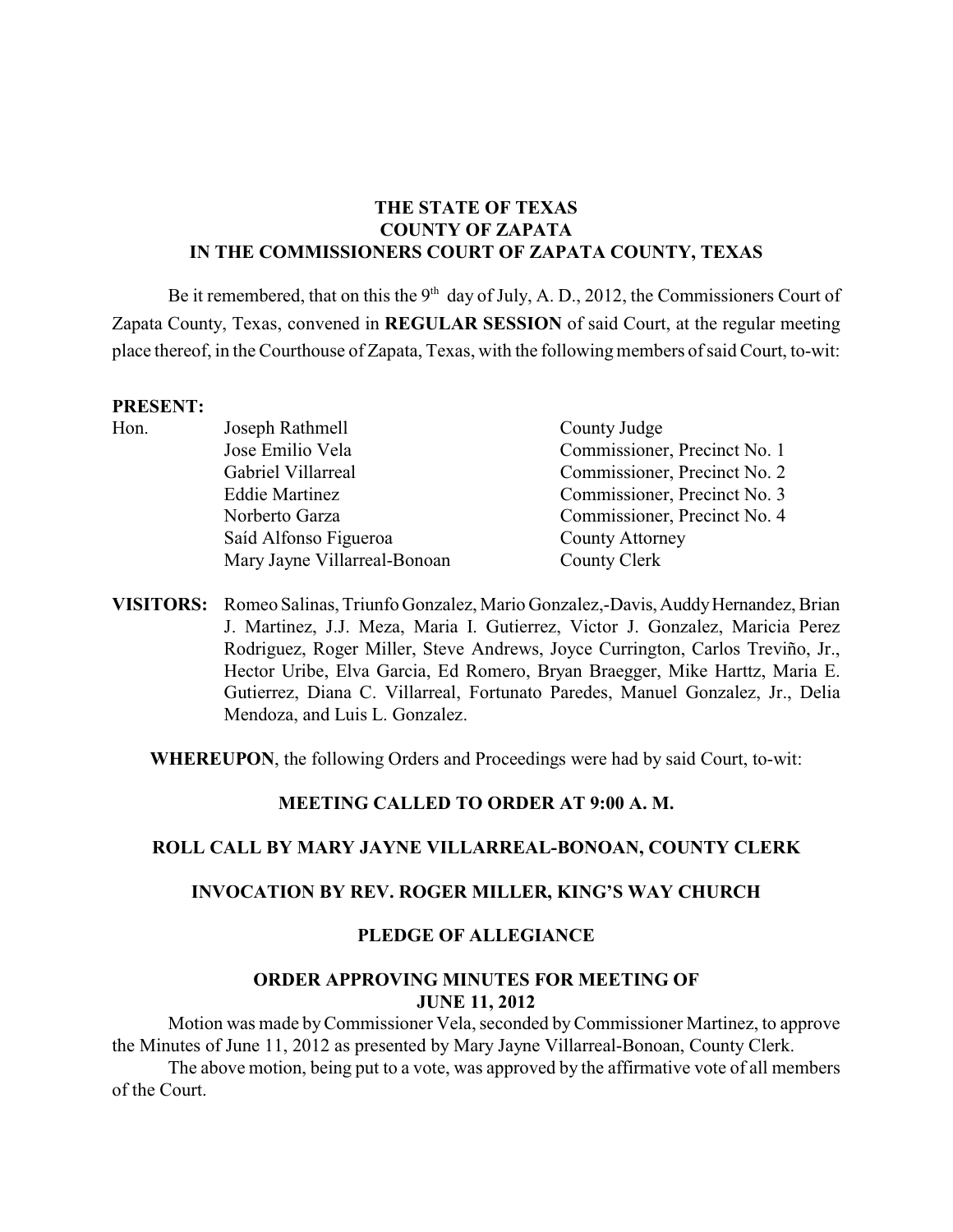#### **COMMUNICATIONS**

Brian Martinez reminded the Court of the upcoming auction. The auction will take place on July 28, 2012 and will be conducted by South Texas Auction.

Commissioner Vela informed the Court that he received an email from Ramiro Hernandez regarding Little League. Four teams will be coming to Zapata for All-Star, other competitions will also be taking place.

#### **DEPARTMENTAL REPORTS**

Luis Lauro Gonzalez, Zapata County Tax Assessor/Collector, reported that the tax office collected \$12,876.91 in Hotel Motel Tax fees and \$166,021.67. in tax collections for the month of June.

Commissioner Vela questioned Mr. Gonzalez regarding the Statements of Residence, Mr. Gonzalez stated that problems would continue until all voters come to make the changes and update information on record.

### **ORDER APPROVING TREASURER'S REPORT**

Motion was made by Commissioner Martinez, seconded by Commissioner Garza, to approve Treasurer's Report as presented by Hon. Romeo Salinas, County Treasurer.

The above motion, being put to a vote, was approved by the affirmative vote of all members of the Court.

#### **ORDER APPROVING INVOICES**

Motion was made by Commissioner Martinez, seconded by Commissioner Villarreal, to approve invoices as presented by Triunfo Gonzalez, County Auditor. Commissioner Vela questioned the computer expenses paid by Sheriff's Office to J.D. Networks.

The above motion, being put to a vote, was approved by the affirmative vote of Commissioner Martinez, Villarreal, and Garza. Commissioner Vela voted against. Motion carried.

#### **ANNUAL PERFORMANCE REVIEW OF GRANDE GARBAGE**

Mr. Patricio Hernandez stated that he had brought in \$237,000.00 in exclusive franchise fees for solid waste collections and approximately \$300,000.00 in land fillfees for the year. He also stated that 30% of the accounts are delinquent. The Court discussed options for collections. (Report attached for the record.)

## **MONTHLY REPORT OF ZAPATA FAMILY MEDICAL CLINIC**

Mr. Ed Romero introduced Elva Garcia as the new manager for Zapata Family Medical Clinic. He further reported that 894 patients had been seen. They are currently working on Electronic Medical Records (EMR). The clinic is currently operating as a 24 hour physician clinic. Mr. Romero also stated that there is a possibility of contracting for ambulance services. Chief Meza of the Zapata County Fire Department advised the Court that Zapata County would not save money due to theEMS personnel still necessary. Mr. Romero reported that the remodeled area is completed and will be available for use by doctors for a rental fee of \$175.00.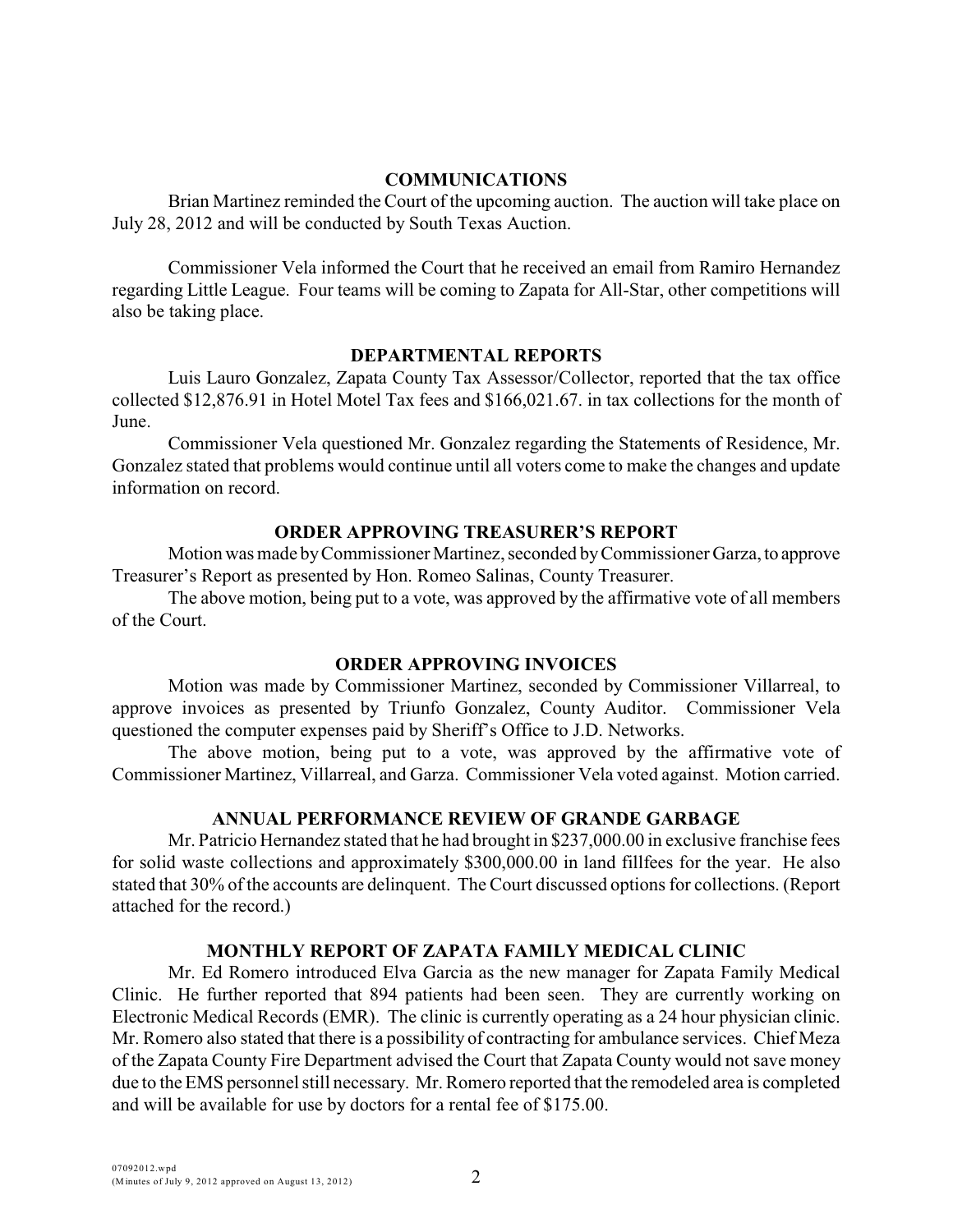## **REPORT AND UPDATE BY DR. DAVID BROWN ON ZAPATA TECHNOLOGY ADVANCED EDUCATION CENTER**

Dr. David Brown, Dean of Zapata TechnologyAdvanced Education Center, reported that the technology has been completed. All equipment is up to specs. Summer Session I is finished and was very successful with 92 students enrolled. Dr. Brown introduced Mr. Robert Perez who holds a degree in Computers and Web Design. Mr. Perez is the New Chief Information Officer and will teach computer literacy classes at the Tech Center.

## **UPDATE ON ZAPATA TECHNOLOGY ADVANCED EDUCATION CENTER WEATHERPROOFING**

Dr. Brown reported that the weather proofing of the Tech Center is complete and there are no more leaks and the equipment is safe. Chief Meza also stated that he spoke to Dean Ramon and EMT training is ready to go.

## **PRESENTATION BY TEXAS ANIMAL HEALTH COMMISSION AS REQUESTED BY ROBERTO ADAMS, TAHC**

(No one present for presentation.)

# **PRESENTATION AND STATUS REPORT ON MAPPING AND GEOGRAPHIC INFORMATION SYSTEM (GIS) FOR ZAPATA COUNTY**

Marissa Rodriguez and Victor Gonzalez, Jr., showed a power point presentation on the mapping and Geographic Information System (GIS) for Zapata County as requested by Peggy Umphres Moffett, President & CEO. (Power Point Presentation attached for the record.)

### **ORDER APPROVING AN ADDITIONAL COMMISSIONERS COURT MEETING PER MONTH**

Motion was made by Commissioner Vela, seconded by Commissioner Garza, to approve an additional Commissioners Court meeting a month to be held on the  $4<sup>th</sup>$  Monday of every month effective August 2012 as requested by Hon. Joe Rathmell, County Judge.

The above motion, being put to a vote, was approved by the affirmative vote of all members of the Court.

### **ORDER APPROVING AND ACCEPTING RESIGNATION LETTER OF PETE VILLARREAL AND HIRE REPLACEMENT PARAMEDIC**

Motion was made by Commissioner Garza, seconded by Commissioner Martinez, to approve and accept the resignation letter of Pete Villarreal and to hire a replacement paramedic at \$12.39 an hour as requested by Chief J.J. Meza, Zapata County Fire Department.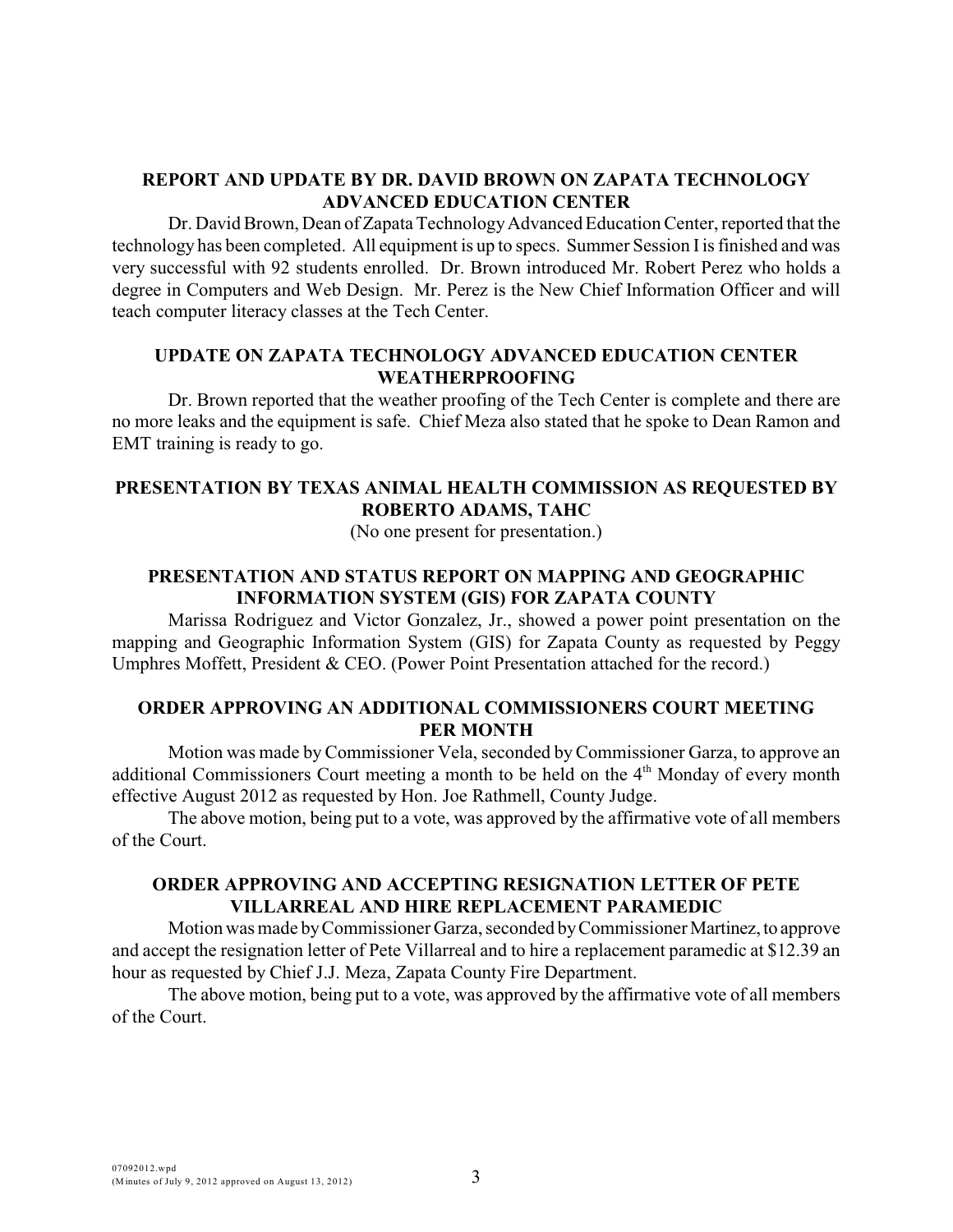# **ORDER APPROVING CONSOLIDATION OF ALL ELECTION DAY POLLING PLACES FOR PRIMARY RUN-OFF ELECTION OF JULY 31, 2012**

Motion was made by Commissioner Vela, seconded by Commissioner Garza, to approve consolidation of all election day polling places for the Primary Run-Off Election to be held July 31, 2012 only, to one polling place located at the Zapata County Courthouse, 200 E.  $7<sup>th</sup>$  Ave., Building "B", Zapata, Texas. Consolidation is requested in an effort to save on election costs as requested by Mary Jayne Villarreal-Bonoan, County Clerk.

The above motion, being put to a vote, was approved by the affirmative vote of all members of the Court.

## **CONSERVATION EASEMENTS PROPOSED FOR PRECINCT FOUR**

No action on request by Hector Uribe, Attorney at Law, regarding conservation easements proposed for Precinct 4 as requested by Hector Uribe, Attorney at Law.

## **ORDER APPROVING COLLECTION OF DELINQUENT BALANCES FROM SHADY HAVEN WATER BILL ACCOUNTS**

Motion was made by Commissioner Villarreal, seconded by Commissioner Garza, to approve collection of delinquent balances from Shady Haven (4 Seasons) water bill accounts by whatever means available as requested by Carlos Treviño, Jr., Water Plant Manager.

The above motion, being put to a vote, was approved by the affirmative vote of all members of the Court.

## **ORDER APPROVING DECLINE OF EMPLOYMENT WITH ZAPATA COUNTY WATERWORKS BY MARCELO RAMIREZ, JR.**

Motion was made by Commissioner Garza, seconded, by Commissioner Martinez, to approve the decline of employment with Zapata County Waterworks by Marcelo Ramirez, Jr., Tuesday, June 12, 2012 by phone conversation as requested by Carlos Treviño, Jr., Water Plant Manager.

The above motion, being put to a vote, was approved by the affirmative vote of all members of the Court.

## **ORDER APPROVING EMERGENCY PURCHASE OF 2000 FORD F-150 PICK-UP FOR WASTEWATER DEPARTMENT**

Motion was made by Commissioner Martinez, seconded by Commissioner Garza, to approve the emergency purchase of a 2000 Ford F-150 pick-up truck for the Wastewater Department in the amount of \$3,900.00, funding to be obtained from line item 08-602-336 as requested by Carlos Treviño, Jr., Water Plant Manager.

The above motion, being put to a vote, was approved by the affirmative vote of all members of the Court.

## **ORDER APPROVING HIRING OF ARNOLDO ALANIS TO FILL VACANCY IN WATER METER READING DEPARTMENT**

Motion was made by Commissioner Garza, seconded by Commissioner Martinez, to approve the hiring of Arnoldo Alanis to fill a vacancy in the Water Meter Reading Department. Mr. Alanis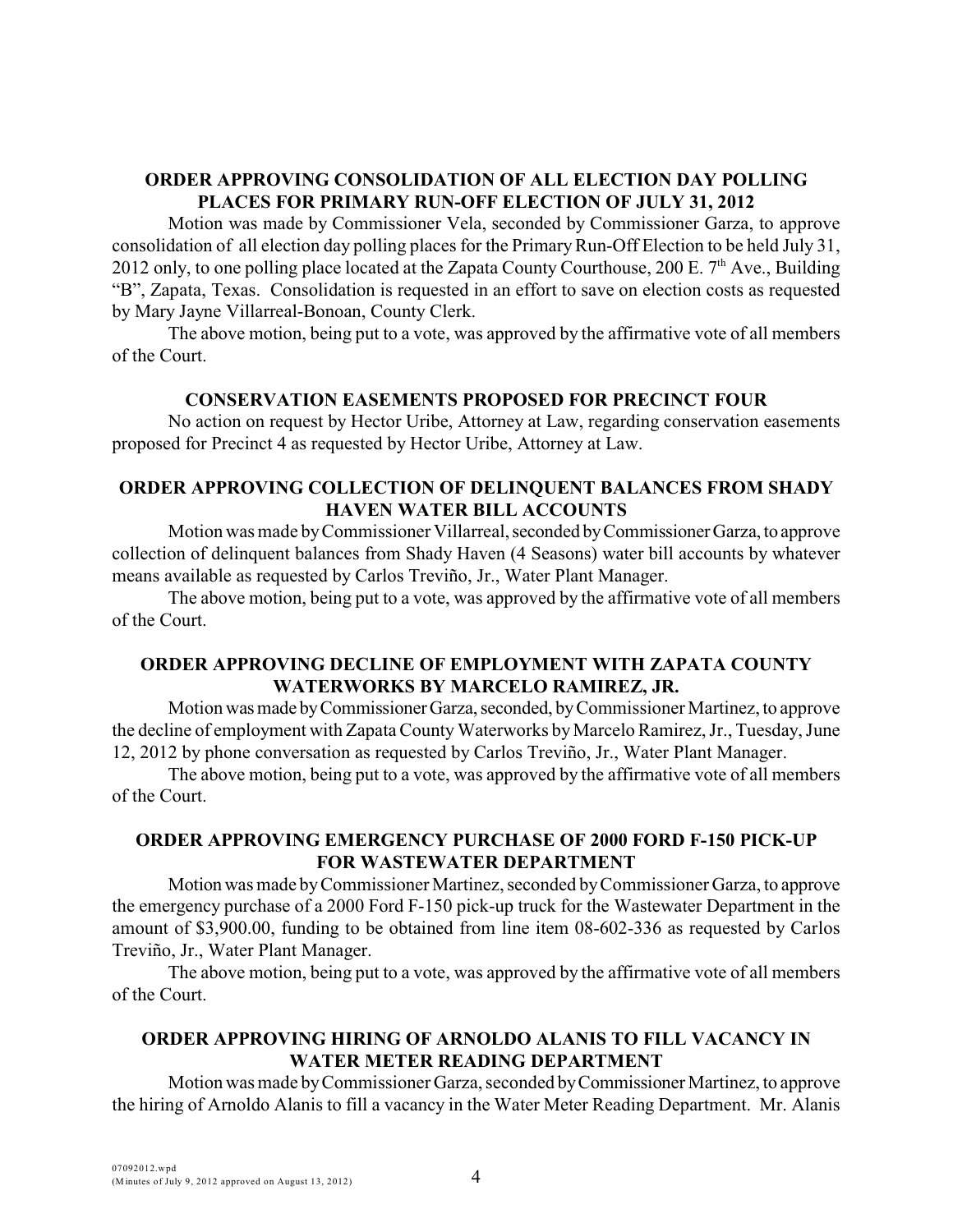will occupy slot #18, at a starting salary of \$9.23 per hour as requested by Carlos Treviño, Jr., Water Plant Manager.

The above motion, being put to a vote, was approved by the affirmative vote of all members of the Court.

### **ORDER APPROVING HIRING OF AMADOR SANCHEZ, JR. TO FILL VACANCY IN WATERWORKS DISTRIBUTION DEPARTMENT**

Motion was made by Commissioner Garza, seconded by Commissioner Martinez, to approve the hiring of Amador Sanchez, Jr., to fill a vacancy in the Waterworks Distribution Department. Mr. Sanchez will fill slot #22, at a starting salary of \$10.37 per hour as requested by Carlos Treviño, Jr., Water Plant Manager.

The above motion, being put to a vote, was approved by the affirmative vote of all members of the Court.

## **PLAN OF ACTION TO COLLECT AND HANDLE DELINQUENT WATERWORKS ACCOUNTS**

Plan of action is to have attorney prepare a plan of action to collect and handle delinquent Waterworks accounts.

Discussion: List of delinquent accounts has been compiled and letters have been sent. If there is no response after given time frame a lawsuit will be filed. Linebarger sends collection letters for free. If a law suit is filed, then Linebarger will collect fee from the County.

### **ORDER APPOINTING COMMITTEE FOR REVIEW OF ALL SOLICITED RPT'S FOR ZAPATA COUNTY INSURANCE**

Motion was made by Commissioner Garza, seconded by Commissioner Martinez, to appoint a committee for the review of all solicited RPF'S for the Zapata County Insurance as requested by Nellie Treviño, Personnel Director.

Committee members are: Triunfo Gonzalez, County Auditor; Romeo Salinas, County Treasurer; Mary Jayne Villarreal-Bonoan, County Clerk; J.J. Meza, Fire Chief; and Nellie Treviño, Personnel Director.

The above motion, being put to a vote, was approved by the affirmative vote of all members of the Court.

## **ORDER APPROVING THE ENGINEERS RECOMMENDATION AND AWARD THE FALCON MESA PAVING CONTRACT FOR TEXAS DEPARTMENT OF AGRICULTURE CDBG GRANT NO. 711520**

Motion was made by Commissioner Martinez, seconded by Commissioner Garza, to approve the engineers recommendations and award the Falcon Mesa paving contract for Texas Department of Agriculture, CDBG Grant No. 711520 to Reim Construction, being the lowest bidder with a bid of \$418,117.75, as requested by Mario Gonzalez-Davis, Project Manager.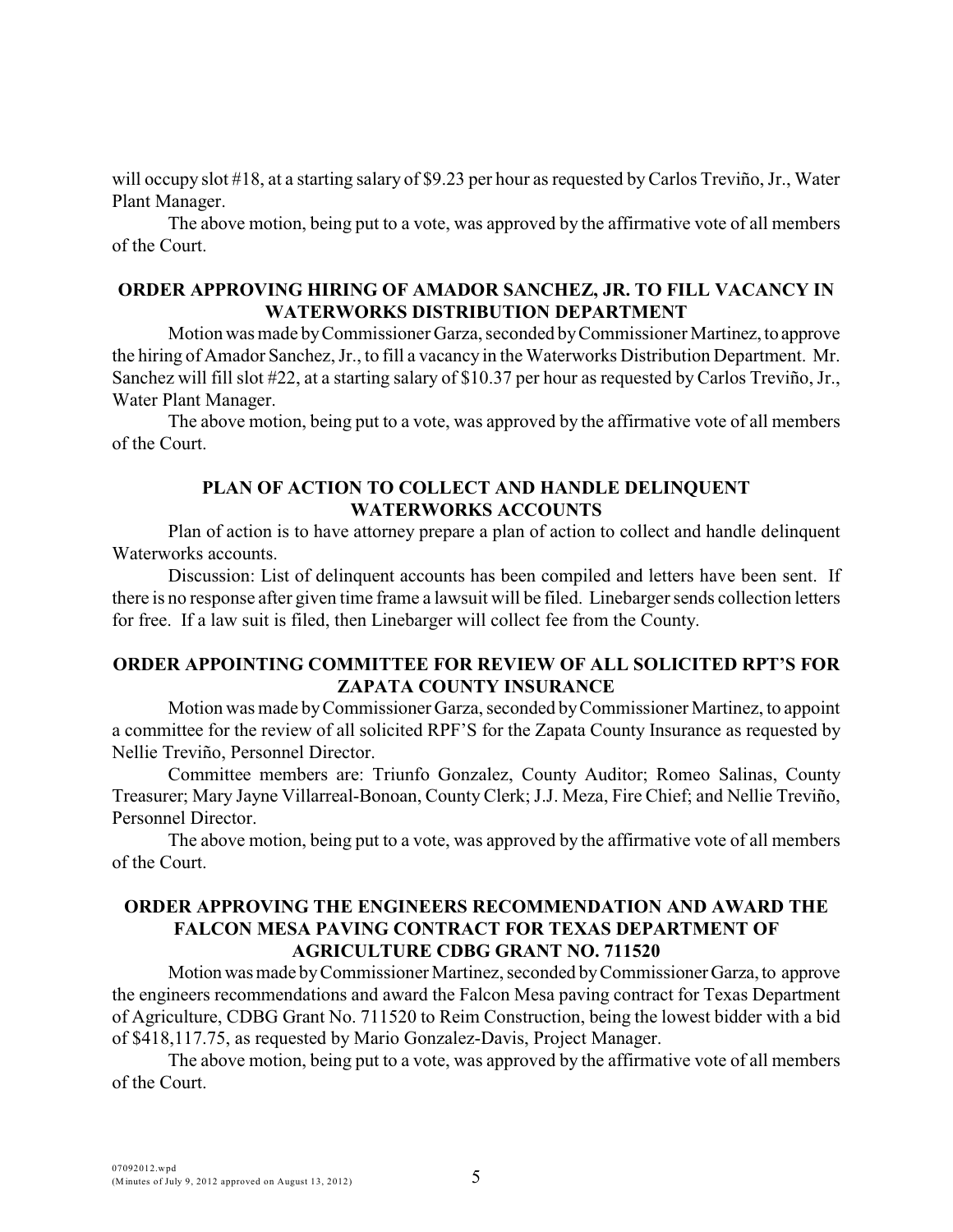## **ORDER APPROVING TRANSFER OF ENGINEERING CONTRACT FROM JAKE RATHMELL DBA SOUTH TEXAS DEVELOPMENT SYSTEMS ON TEXAS WATER DEVELOPMENT BOARD CLEAN WATER LOAN PROJECT TO PREMIER ENGINEERING**

Motion was made by Commissioner Vela, seconded byCommissioner Martinez, to approve the transfer of engineering contract from Jake Rathmell DBA South Texas Development Systems on the Texas Water Development Board Clean Water Loan Project, to Premier Engineering as requested by Mario Gonzalez-Davis, Project Manager.

The above motion, being put to a vote, was approved by the affirmative vote of all members of the Court.

# **ORDER DESIGNATING MANUEL GONZALEZ OF PREMIER ENGINEERING AS ZAPATA COUNTY'S DESIGNATED CONTACT PERSON WITH TWDB-CLEAN WATER LOAN MARIO GONZALEZ-DAVIS WILL CONTINUE BEING DESIGNATED CONTACT PERSON REPRESENTING ZAPATA COUNTY IN ALL TWDB-CLEAN WATER LOAN PROJECT ACTIVITIES**

Motion was made by Commissioner Garza, seconded by Commissioner Martinez, to designate Manuel Gonzalez, Premier Engineering, as Zapata County's designated contact person with TWDB-Clean Water Loan for all project coordination, engineering and administrative duties. Mario Gonzalez-Davis will continue being the designated contact person representing Zapata County in all TWDB - Clean Water Loan Project activities as requested by Mario Gonzalez-Davis, Project Manager.

The above motion, being put to a vote, was approved by the affirmative vote of all members of the Court.

## **ORDER APPOINTING ZAPATA COUNTY FACILITIES DIRECTOR MARIA E. GUTIERREZ TO MANAGE MOLD REMEDIATION AND REMEDIATION BUILD-BACK INTERIORS CONTRACT WORK OF ZAPATA COUNTY COURTHOUSE IN ORDER TO MAINTAIN QUALITY AND COST CONTROL OF WORK AND AFTER CONSULTATION WITH COUNTY OFFICIALS AND DEPARTMENT HEADS TO JOINTLY DEVELOP AND PUBLISH WITH SAID CONTRACTORS A SCHEDULE AND SEQUENCE OF WORK TO BE PERFORMED IN ORDER TO MINIMIZE DISRUPTION OF DAY TO DAY OPERATIONS OF COURTHOUSE**

Motion was made by Commissioner Villarreal, seconded by Commissioner Martinez, to appoint Zapata County facilities director, Maria E. Gutierrez, to manage the mold remediation and remediation build-back interiors contract work of the Zapata County Courthouse in order to maintain quality and cost control of the work and also, after consultation with county officials and department heads, to jointly develop and publish with said contractors a schedule and sequence of work to be performed in order to minimize the disruption of the day to day operations of the courthouse, and any other matters incident thereto as requested by Fortunato Paredes, Escamilla, Poneck and Cruz.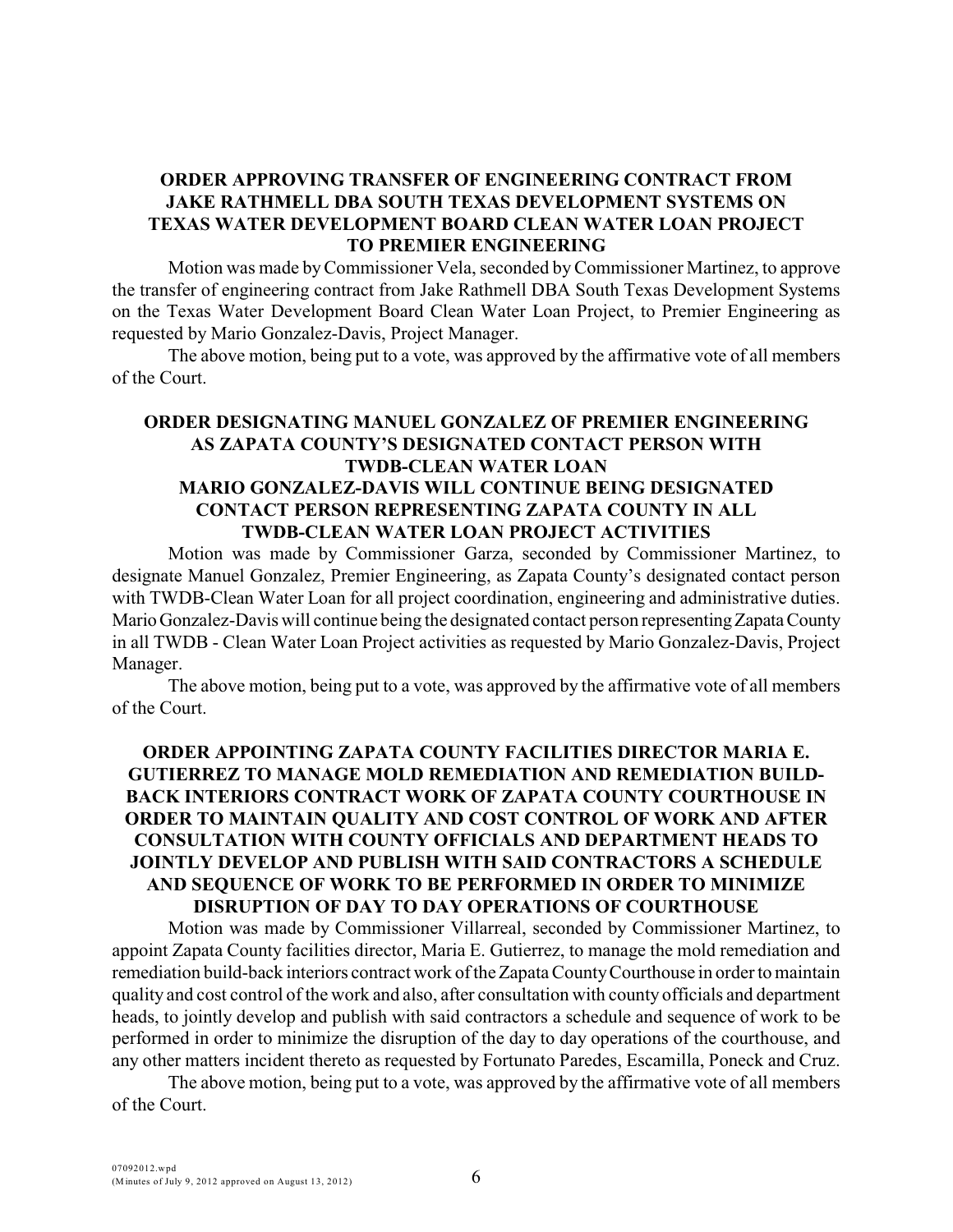## **ORDER APPROVING INSTALLATION OF SPEED HUMP**

Motion was made by Commissioner Garza, seconded by Commissioner Martinez, to approve the installation of a speed hump at 715 Bravo in the Town of Zapata, as requested by Hon. Gabriel Villarreal, Commissioner Precinct 2.

The above motion, being put to a vote, was approved by the affirmative vote of all members of the Court.

### **ORDER APPROVING INSTALLATION OF STREET LIGHTS**

Motion was made by Commissioner Garza, seconded by Commissioner Martinez, to approve the installation of the following street lights:

- a. 1911  $2<sup>nd</sup>$  Street (Corner of Miraflores and  $2<sup>nd</sup>$ )
- b. Dead end on  $4<sup>th</sup>$  Street (existing pole)
- c. 1506 Medina
- d. Hwy 16 and  $12<sup>th</sup>$  Street
- e. 1203 Ramireño

as requested by Hon. Norberto Garza, Pct. 4.

The above motion, being put to a vote, was approved by the affirmative vote of all members of the Court.

#### **ORDER APPROVING LINE ITEM TRANSFERS**

Motion was made by Commissioner Garza, seconded by Commissioner Vela, to approve the following line item transfer:

|                                                                                                 | From: Nutrition Program  | 38-647-336 | Raw Food                       | \$5,000.00 |  |  |  |
|-------------------------------------------------------------------------------------------------|--------------------------|------------|--------------------------------|------------|--|--|--|
| To:                                                                                             | <b>Nutrition Program</b> |            | $38-647-330$ Fuel & Lubricants | \$5,000.00 |  |  |  |
| in order to meet budget needs, as requested by Hon. Joseph Rathmell, County Judge and Rosalinda |                          |            |                                |            |  |  |  |
| Gonzalez, Nutrition Program Director.                                                           |                          |            |                                |            |  |  |  |

The above motion, being put to a vote, was approved by the affirmative vote of all members of the Court.

Motion was made by Commissioner Garza, seconded by Commissioner Vela, to approve the following line item transfer:

|                                                                                 | From: Recycling Department  | 10-598-527 | Work Shop & Travel                 | \$1,445.00 |  |  |  |
|---------------------------------------------------------------------------------|-----------------------------|------------|------------------------------------|------------|--|--|--|
| To:                                                                             | <b>Recycling Department</b> |            | 10-598-456 Repairs and Maintenance | \$1,445.00 |  |  |  |
| to purchase a trash trailer, as requested by Laura Garza, Recycling Department. |                             |            |                                    |            |  |  |  |

The above motion, being put to a vote, was approved by the affirmative vote of all members of the Court.

## **ORDER APPROVING RESOLUTION FOR SECTION 5310 ELDERLY INDIVIDUALS AND INDIVIDUALS WITH DISABILITIES PUBLIC TRANSPORTATION**

Motion was made byCommissioner Vela, and seconded by Commissioner Garza, to approve a Resolution for Section 5310 Elderly Individuals and Individuals with Disabilities Public Transportation as requested by Rosalinda Gonzalez, Nutrition Program Director.